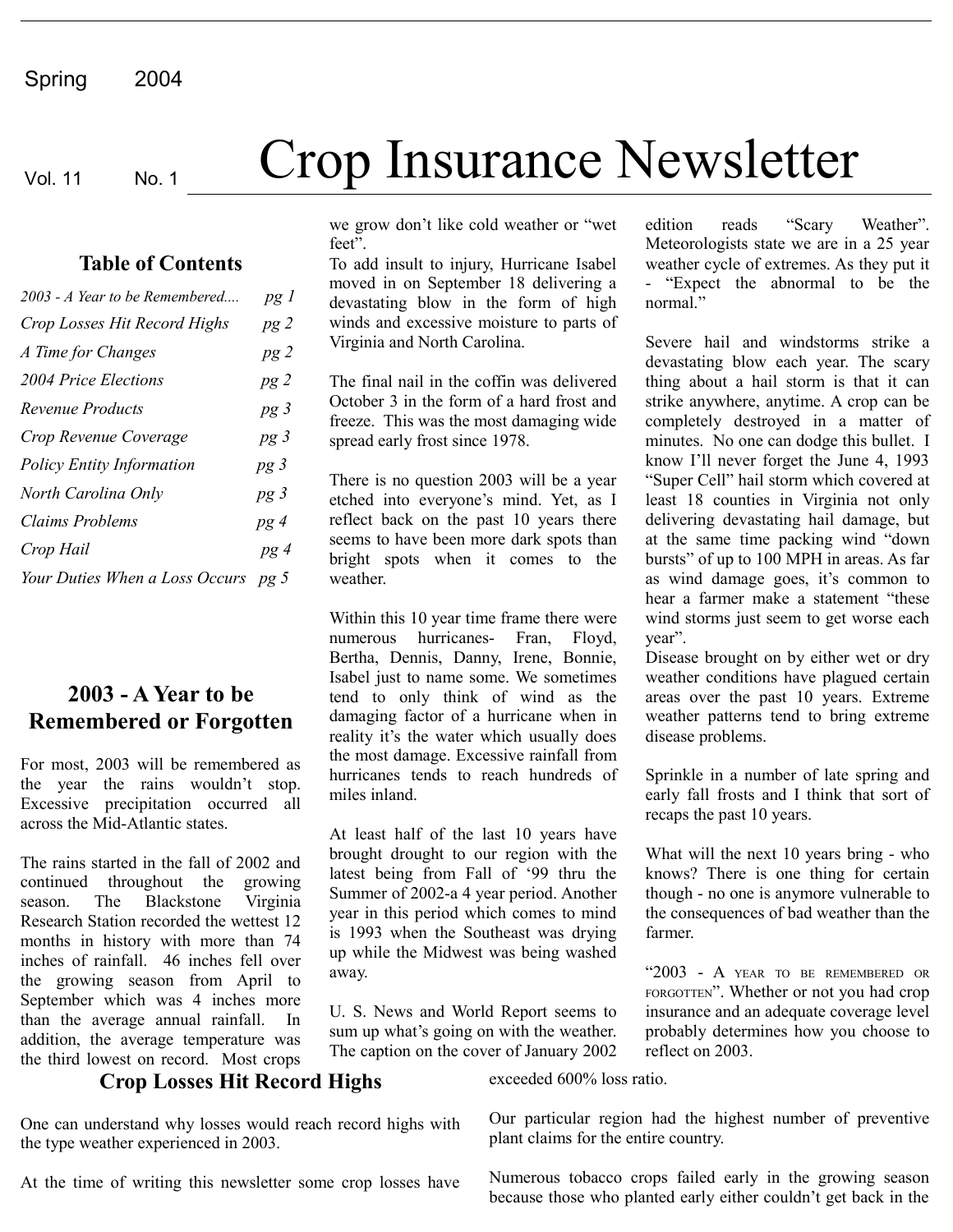fields to cultivate or the crop just "flat drowned". Soil types and plant dates had everything to do with how their crops fared.

Later planted crops in most cases experienced better conditions yet yields and/or quality was adversely affected by the effects of Hurricane Isabel or the October 3 frost.

# **A Time for Changes**

Sales closing for all spring crops in VA, TN, & WV is March 15, 2004. NC sales closing is February 28, 2004.

What does this mean for you? It's time to review the information on your crop insurance policies.

You may want to give us a call to go over what crops and counties you currently have on your policy.

Grain producers who have picked up a new farm or anyone who is adding another county or crop should notify us with the changes so we can keep your policy up to date.

With the higher premium subsidies and added features of the program, **now** is the time to **insure** all your crops at a very **affordable cost** per acre - literally pennies in cases.

The disastrous past crop year has prompted many to start inquiring about increasing coverage as well as adding coverage on crops for 2004. Any changes to your policy must be completed by sales closing.

The higher the level of coverage:

- -The better the protection
- -The more the Federal Government pays
- of your total premium.

Features of the crop insurance program:

#### - **60% option to remove low yields**

- A process has been implemented to allow farmers the option of dropping low yields from the APH database by inserting 60% of the county average yield into the database. This process allows for higher yield coverage to be realized at the farmer level and will provide a soft landing for multi year loss situations that plagued farmers during the 1990's.

- **10% cup protector**

- Your average yield cannot be reduced more than  $10\%$ yield losses.

# **Revenue Products**

Revenue products are gaining popularity as they provide protection against a loss of revenue caused by price fluctuation (either lower or higher than base prices, low yields, or a combination of the two.) Moreover, you don't necessarily have to experience a production loss in order to trigger a payment.

Regular Multi Peril Crop Insurance (MPCI) provides protection only against The traditional revenue product bas been Crop Revenue Coverage (CRC). More information on CRC is included in the next article of this newsletter. Track records for revenue products have been good in the past because of volatile price swings, both up and down.

A new product Revenue Assurance (RA) will now be available for corn and soybeans.

in a given year even if your production is  $\Omega$  for that year - **Yield floor protector**

 - Depending on the number of years you have been growing a particular crop, your average yield **cannot drop below 80%** of county "T" yield.

#### - **Preventive Plant Payments**

 - Crops such as corn, soybeans, grain sorghum, wheat, barley, cotton, and peanuts are covered which means you could be eligible for a payment (up to 70% of your guarantee, with buy-up) should you be prevented from planting your crop due to a weather related problem (drought or excess moisture). No other crop may be planted in the fields on which prevented planting payments are made unless double cropping history can be proved.

#### - **Replant Payments**

 -Should you have to replant due to an insurable cause you will be reimbursed for replant cost and you will keep your full guarantee. Replant payments are available for most crops.

The above features of the program are designed to keep your guarantee and yields higher.

# **2004 Price Election**

|                                   | Multi Peril Crop    | Revenue     |  |  |
|-----------------------------------|---------------------|-------------|--|--|
| Coverage                          |                     |             |  |  |
|                                   | (MP)<br><u>CRC)</u> |             |  |  |
| 1. Flue Cured Tobacco \$1.85#     | N/A                 |             |  |  |
| 2. Fire Cured Tobacco 1.81#       | N/A                 |             |  |  |
| 3. Burley Tobacco                 | <b>TBA</b>          | N/A         |  |  |
| 4. Corn                           | $2.10$ Bu.          | $*TRA$      |  |  |
| 5. Soybeans                       | 5.55 Bu.            | $*TBA$      |  |  |
| 6. Wheat                          | 3.35 Bu.            | 3.36        |  |  |
| 7. Grain Sorghum                  | 2.05 Bu.            | $*TBA$      |  |  |
| 8. Cotton                         | .61#                | TBA 2/24/04 |  |  |
| 9. Peanuts                        | .1785#              | N/A         |  |  |
| 10. Processing Beans              | \$147/Ton           | N/A         |  |  |
| 11. Fresh Market Beans \$438/Acre |                     | N/A         |  |  |
| 12. Fresh Market Tomatoes         | 4.50/25# Box        | N/A         |  |  |
| 13. Potatoes                      | $9.05/100$ Ut.      | N/A         |  |  |
|                                   |                     |             |  |  |

\*TBA - To be announced North Carolina - 2/10/04 Virginia and Other - 3/10/04

> RA and CRC are very similar in coverage with only subtle differences. The main area we'll watch is the price rating. We won't be able to fully evaluate until revenue prices are released in early February for North Carolina and early March for other states.

> So, stay tuned. Once all the data is in we will determine which product, MPCI, CRC, or RA is best for you.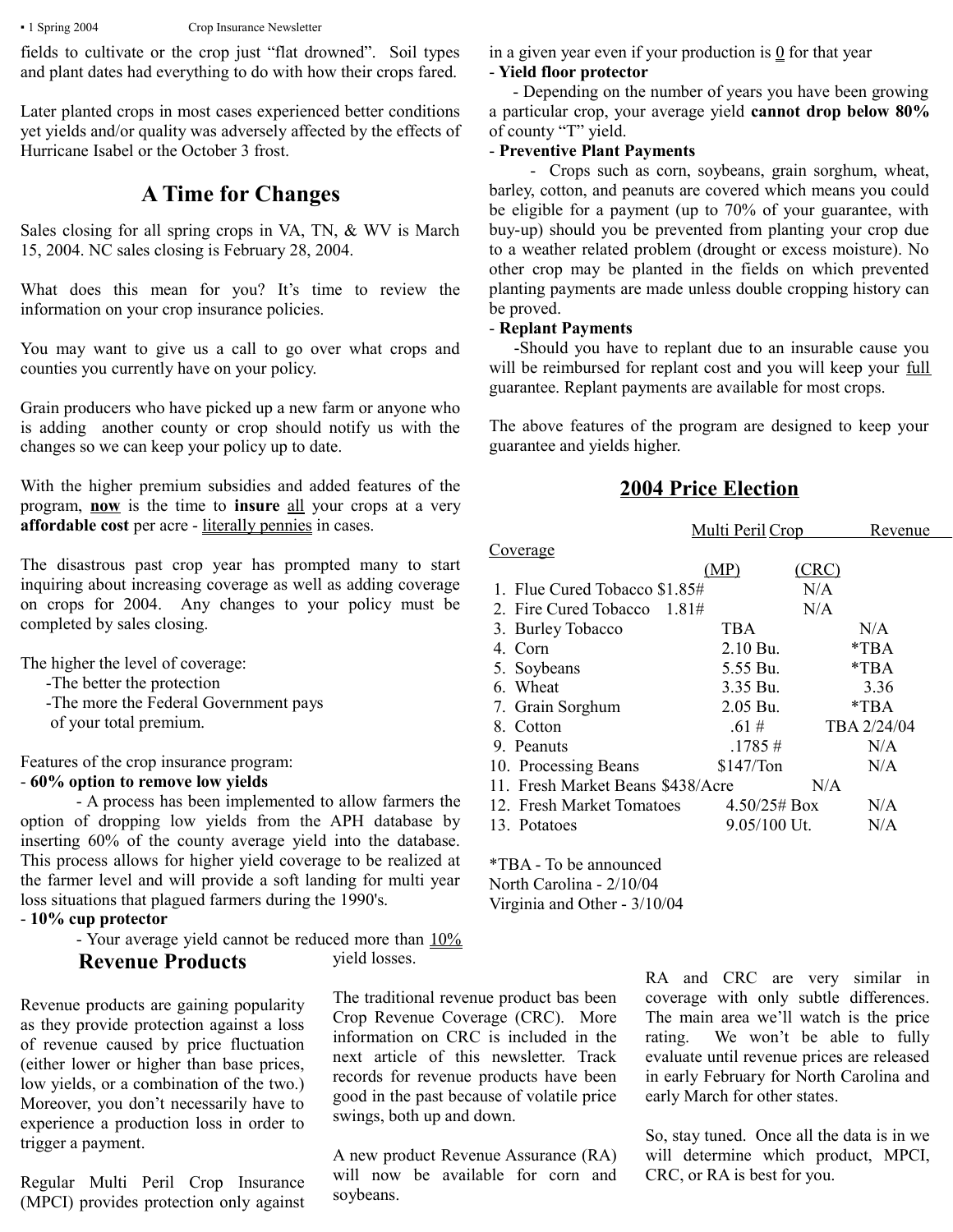# **Crop Revenue Coverage (CRC) Now Fully Subsidized**

**CRC** is a revenue plan which **guarantees dollars (\$\$\$)** rather than production. CRC guards against a loss in revenue caused by price fluctuation(either lower or higher than base price), low yields, or a combination of the two. This means a CRC policy may pay an indemnity when there is no yield loss. A loss results when the calculated revenue is less than the final guarantee. Losses are based on the higher of the minimum guarantee or the harvest guarantee and the calculated revenue. Base and Harvest prices are set by board exchanges. The price you receive at a local market is not used to determine whether you have a loss or how much you will be paid.

The Crop Insurance Reform Act of 2000 provides permanent additional funding which now provides full subsidy. The subsidy rate at 75% coverage level has gone from 18% subsidy in 2000 to 55% subsidy in 2003. This is an increase of 200% in the amount the Federal Government is paying of your premium in 2003 over 2000 subsidies.

A great number of our insured's already have switched from APH coverage to CRC.

CRC policies are projected to increase significantly as subsidies are dramatically increasing. Coverage is now available for cotton, corn, grain sorghum, soybeans and wheat.

Plan now - get CRC coverage.

#### **Policy Entity Information**

The very first steps toward making sure you are properly insured is to make sure the policy name is correct and up to date.

This means how your crops are insured, how they are sold, and how they are recorded at FSA should be one and the same.

Agricultural Risk Protection Act (ARPA) requires the "Federal Crop Insurance Corporation (FCIC) and the Farm Service Agency (FSA) must reconcile all relevant information received by the corporation or the FSA for a producer who receives crop insurance coverage." Bottom line, make sure policy name is the same as recorded at FSA.

Occasionally, insured entity types do change - marital status changes, an individual creates a partnership, corporation, officers added to a corporation, etc. Any change which involves a social security number or tax I.D. number must be reported to us immediately and likewise to FSA. How you trade is how you should report.

Failure to make timely changes could result in program benefits being denied or reduced by both FCIC and FSA.

# **North Carolina Only Flue Tobacco Fall Lease and Transfer**

If you elect optional units you cannot receive a crop insurance payment for failure to produce the quota on a unit when quota is leased or transferred to another of your units or to another producer.

An optional unit occurs when you have two or more FSN's in a given county where you have 100% interest, or you share on two or more FSN's with the same entity.

You can lease or transfer with no penalty if you have basic units or an enterprise unit. In addition, higher levels of coverage, **80 & 85%,** are offered.

One (1) Farm Serial Number (**FSN**) where you have a 100% interest constitutes a basic unit. Another example of a basic unit is when you share with a landlord and only one (1) FSN in that county is involved.

You can elect an enterprise unit which lumps all farms into one unit. The advantage of an enterprise unit are two fold:

1) You can lease or transfer with no penalty.

 2) You receive a discount according to the number of farms which make up an enterprise unit.

Discount range is:

 1- FSN - 10% 2-3- FSN - 15% 4-6 -FSN - 30% 7 or more FSN - 40%

Call us to discuss your individual unit structure. The option to have enterprise units must be selected by sale closing date for the crop. Final unit determination will be made at acreage reporting time.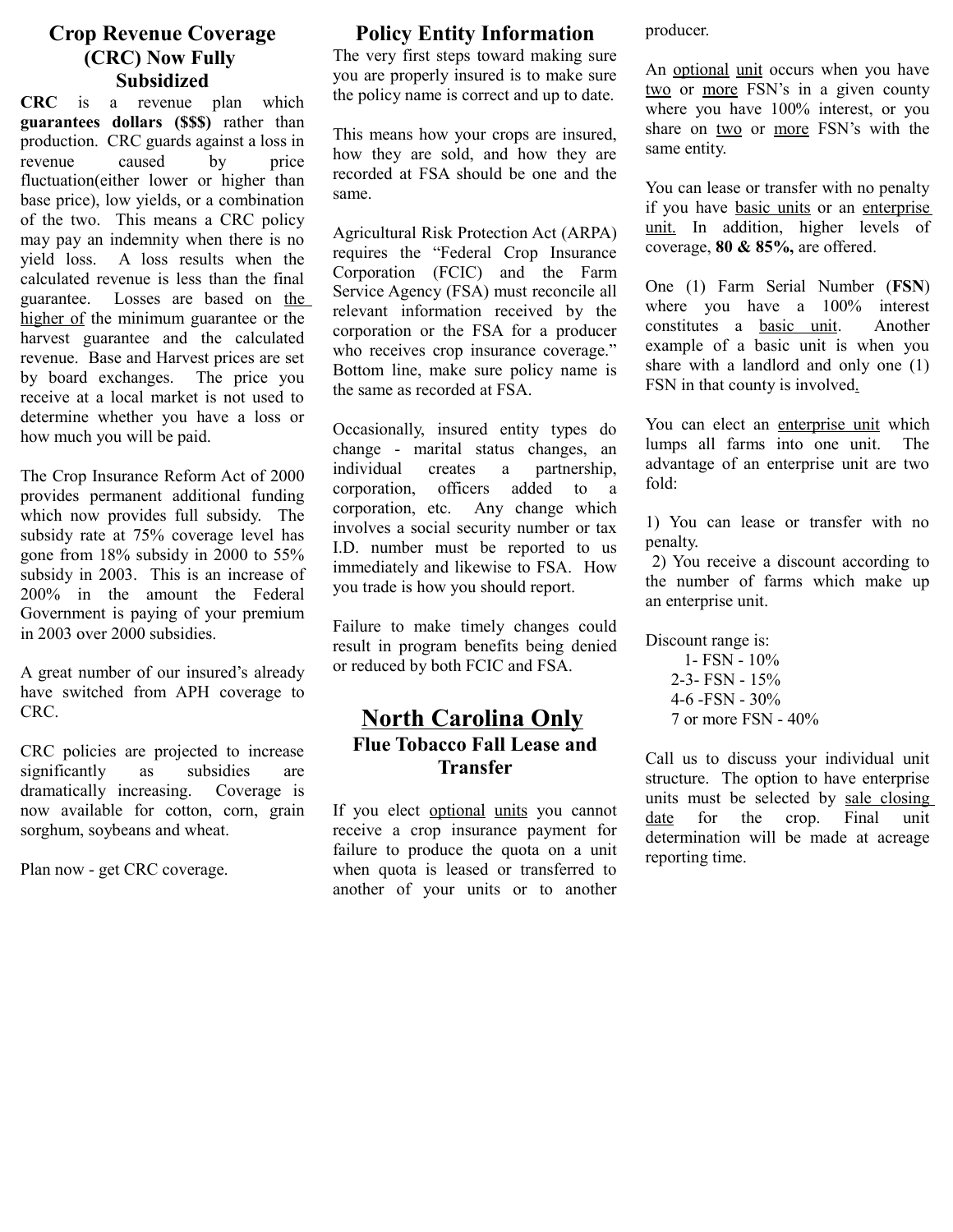# **Claims Problems**

The problems with weather in 2003 brought along a record number of claims as well.

Our objective at loss time is to get all losses paid correctly and as promptly as possible.

I have generated below some areas where we have experienced problems at loss time. The chart below outlines solutions which will help you, the insured, avoid some common problems so your claim can be paid accurately and promptly.

|  | Problem                                             | <b>Solution</b>                                        |
|--|-----------------------------------------------------|--------------------------------------------------------|
|  | -acreage reported incorrectly                       | -report all acreage $1st$ to FSA                       |
|  |                                                     | -retain a copy of acreage report (578)                 |
|  |                                                     | from FSA and forward to us                             |
|  |                                                     | -high dollar value crops                               |
|  |                                                     | *have fields pre-measured by FSA.                      |
|  |                                                     | Cost is minimal.                                       |
|  | -acreage left off acreage report.                   | -review summary of coverage we                         |
|  | (we cannot increase acreage                         | send you each year to assure acreage                   |
|  | after acreage report is originally                  | is correct.                                            |
|  | submitted)                                          | -you have 10 days upon receipt of                      |
|  |                                                     | summary to notify us of discrepancies.                 |
|  |                                                     | -maintain a file showing acreage for each FSN by tract |
|  | and by field (FSA 578) for future reference         |                                                        |
|  | -claim not reported timely                          | -notify us at least 15 days prior to or during         |
|  |                                                     | harvest should you suspect a loss                      |
|  |                                                     | -see more detailed requirements on                     |
|  | pg.5 (Your Duties When a Loss Occurs)               |                                                        |
|  | -company <b>must</b> have the opportunity to assess |                                                        |
|  |                                                     | the extent of damage of crop in the field.             |
|  | -shares reported incorrectly                        | -always sell crops in the same share arrangement       |
|  |                                                     | as reported to us and FSA                              |
|  |                                                     |                                                        |

#### Remember:

How you sell the crop... How you report to us... How you report to FSA...Must all be the same.

# **Crop-Hail**

Hail - a year's worth of work can disappear in 5 minutes. Moreover, hail is the one catastrophe that is most likely to totally destroy a part of your crop and leave the rest looking fine. The part hail takes out may well be less than the deductible of your Multiple Peril Crop Insurance policy.

Crop-hail insurance can fill that gap. A combination of a MPCI policy and a crop hail add on is the only way to cover the total value of your crop. We can also

provide a wind endorsement which changes your crop hail policy to a storm coverage policy. The coverage becomes effective on the second day following the signing of the application by you and the agent.

Once liability capacity is reached by a company for a given county then no more applications can be accepted. So **write your crop hail policy early** this season as capacities for all companies will be limited.

Better yet, sign up for crop hail continuous coverage - Auto Crop Schedule (ACS).Your acreage will be determined from your Multi Peril policy acreage report.

Your crop, each year, will be covered at the same liability as the previous year. There are provisions which will allow you to adjust coverage per acre, change endorsements, and/or cancel for that particular crop year by certain dates.

Call us for further details.